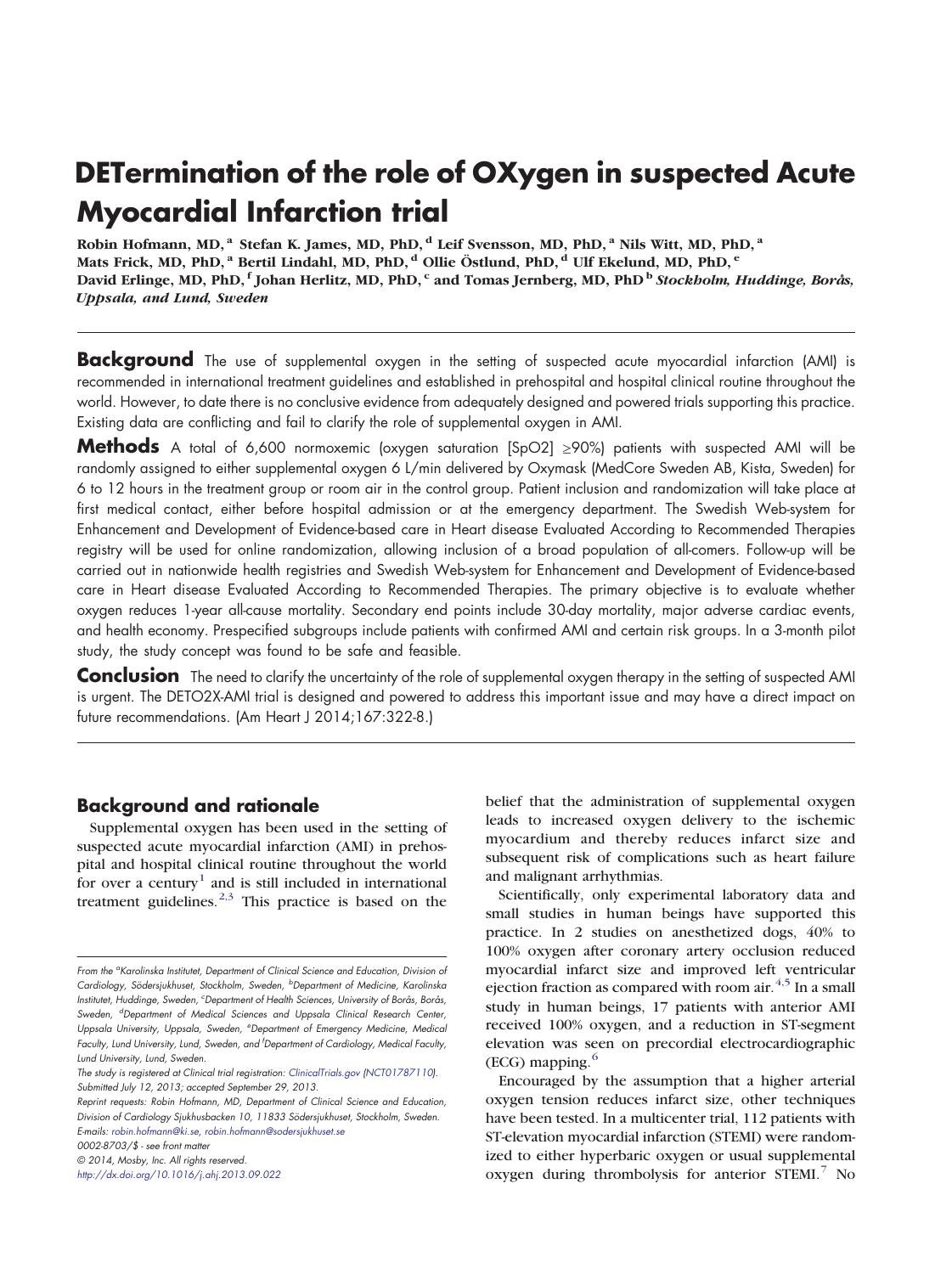significant benefit was found with this technique. Another randomized multicenter trial used an even more advanced approach. A total of 269 STEMI patients were randomly allocated to either intracoronary hyperoxemic reperfusion after percutaneous coronary intervention (PCI) of the target vessel or normoxemic reperfusion[.](#page-5-0)[8](#page-5-0) At 30 days, there was no significant difference between the groups concerning infarct size, ST-segment resolution, or wall motion score index. Later, a post hoc analysis on a subgroup of patients with anterior infarctions and early reperfusion proposed a benefit of hyperoxemic reperfusion on cardiac function[.](#page-6-0)<sup>[9](#page-6-0)</sup>

Since the late 1960s, several studies have suggested possible harmful effects of supplemental oxygen by causing a decrease in cardiac output, coronary blood flow, left ventricular perfusion, coronary and systemic oxygen delivery, and an increase in coronary vascular resistance[.](#page-6-0)<sup>[10-15](#page-6-0)</sup> A thorough review of existing data in  $2010^{16}$  $2010^{16}$  $2010^{16}$  $2010^{16}$  $2010^{16}$  summarized the mechanisms of hyperoxemic coronary vasoconstriction and the potentially negative effects of oxygen. Apart from direct effects on the regulation of vessel tension by hyperoxemia, the generation of reactive oxygen species and subsequent decrease in the bioavailability of nitric oxide seem to be of importance in the pathophysiology of vasocon-striction[.](#page-6-0)<sup>[17-19](#page-6-0)</sup> Furthermore, reactive oxygen species lead to leukocyte chemotaxis and inflammation as well as directly induce electrophysiologic changes by increasing oxidative stress, which can heighten the risk of lethal arrhythmias[.](#page-6-0)<sup>[20](#page-6-0)</sup> Clinically, vasoconstriction mediated by oxygen therapy may result in underestimation of vessel size during PCI, increasing the risk of subsequent stent thrombosis[.](#page-6-0)<sup>[21](#page-6-0)</sup>

A Cochrane repor[t](#page-6-0) $^{22}$  $^{22}$  $^{22}$  in 2010 reviewed the evidence available from randomized controlled trials (RCTs) and identified 3 studies meeting the inclusion criteria: Rawles and K[e](#page-6-0)nmure<sup>[23](#page-6-0)</sup> f[r](#page-6-0)om 1976, Wilson and Channer<sup>[24](#page-6-0)</sup> from 1995, and Ukho[l](#page-6-0)kina et  $al^{25}$  $al^{25}$  $al^{25}$  from 2005, adding up to a total of 387 patients in the meta-analysis. No significant difference was found between oxygen therapy and room air concerning mortality or analgesic effect, although there was a nonsignificant trend toward more deaths in the oxygen group.

Despite a lack of evidence, almost 90% of patients presenting with acute coronary syndrome today are still provided with oxygen, regardless the levels of SpO2[.](#page-6-0)[26](#page-6-0) Oxygen is also administrated for its presumed analgesic effect to reduce chest pain. However, the recent OXYPAIN study randomized  $>300$  patients treated with PCI to oxygen or air but did not find any difference in analgesic effect[.](#page-6-0) $27$ 

In summary, the existing data are conflicting and fail to clarify the role of supplemental oxygen in patients with AMI. Available studies are outdated and of poor quality or largely underpowered to show clinically relevant effects.

The need to clarify this important issue in a large randomized trial is urgent. However, to perform such a study is problematic for several reasons. Most importantly, it is expensive and difficult to organize because of the lack of funding and infrastructure from the industry. Furthermore, acceptance from the medical community to challenge a "common knowledge" has been ques-tioned[,](#page-6-0)<sup>[28](#page-6-0)</sup> and the study has therefore been difficult to undertake. However, the issue is nowadays frequently discussed in various articles, blogs, and reviews, which could indicate a changing attitude[.](#page-6-0)<sup>[28-34](#page-6-0)</sup>

Since 2012, 2 RCTs have been started investigating oxygen therapy in STEMI patients; the Australian AVOID stud[y](#page-6-0)<sup>[35](#page-6-0)</sup> is aiming to include 490 patients looking at infarct size by cardiac biomarkers as primary end point, whereas the Swedish SOCCER trial assesses myocardial salvage index by cardiac magnetic resonance imaging in 100 patients[.](#page-6-0)<sup>[36](#page-6-0)</sup>

The DETO2X-AMI study has been designed, with appropriate power, to evaluate whether supplemental oxygen therapy influences mortality in patients with suspected AMI.

# Methods

## Registry-based randomized clinical trial—a new trial concept

The DETO2X-AMI trial is a multicenter, prospective, controlled, registry-based randomized clinical trial (RRCT). This trial concept was introduced in the TASTE trial[,](#page-6-0) $37$  which has now been successfully completed[.](#page-6-0)<sup>[38](#page-6-0)</sup> The basis for this concept is the fact that in Sweden, almost all patients with acute ischemic heart disease are registered in the Swedish Web-system for Enhancement and Development of Evidence-based care in Heart disease Evaluated According to Recommended Therapies (SWEDE-HEART) registry, which includes the National Registry of Acute Coronary Care, National Registry of Angiography and Angioplasty, Swedish Heart Surgery Registry, and National Registry of Secondary Prevention[.](#page-6-0)<sup>[39](#page-6-0)</sup>

The registry is web-based with all data registered online directly by the caregiver and transferred in an encrypted format to a central server. During registration, the whole process of care is kept together in 1 record even if the patient is transferred between different units and hospitals. The technical platform, OpenQreg (General Public License version 3.0, Open Source Initiative, Palo Alto, CA), is published as open source software that can receive data via the Internet or from other databases and electronic patient journals. The platform is in direct contact with the Swedish National Population Registry for immediate access to personal data and deaths. For patients admitted to hospital because of symptoms suggestive of acute coronary syndrome, information is collected prospectively for 106 variables and include patient demographics, admission logistics, risk factors, medical history, medical treatment before admission, ECG changes, biochemical markers, other clinical features and investigations, medical treatment in hospital, interventions, hospital outcome, discharge diagnoses, and discharge medications.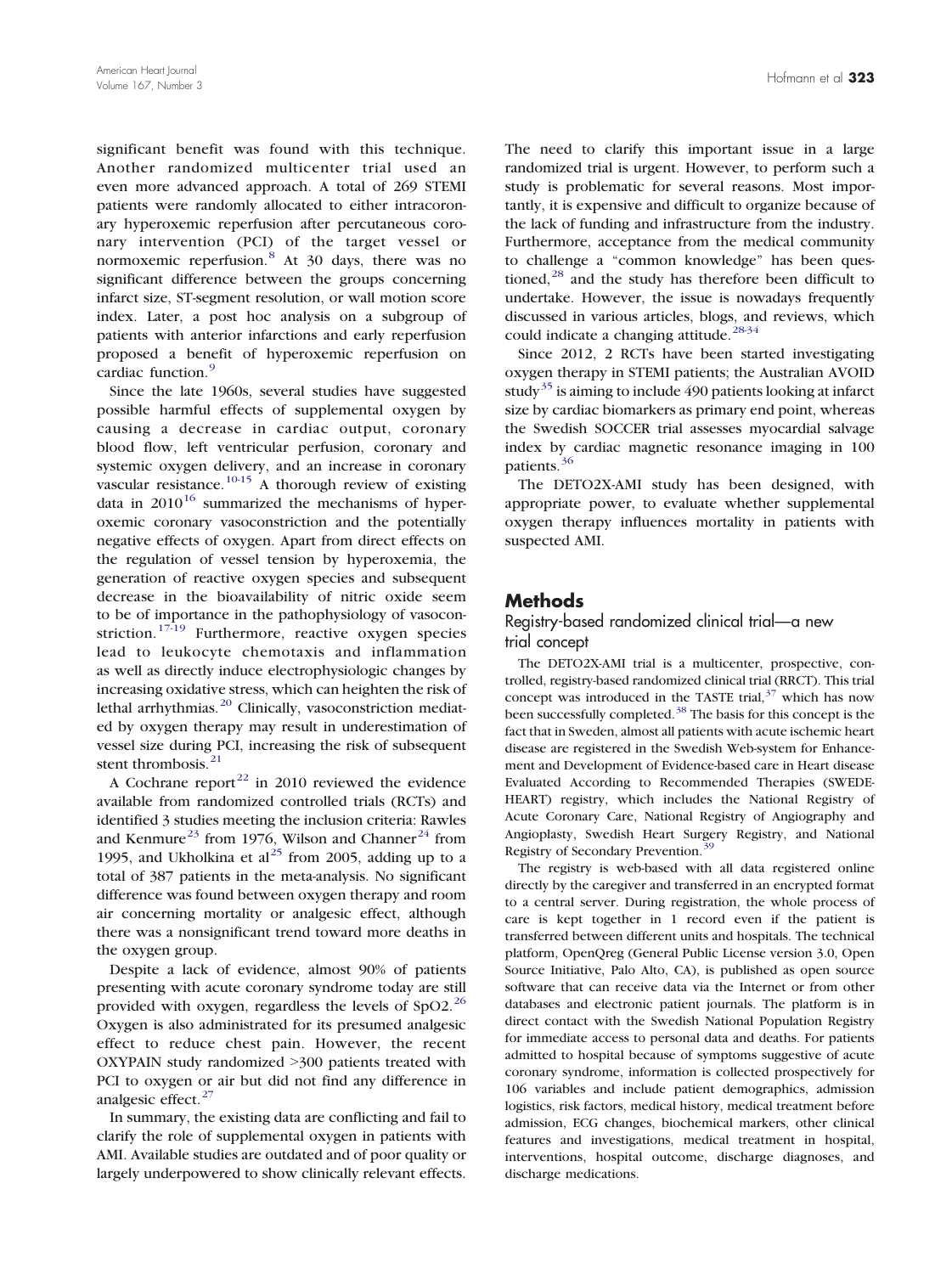The SWEDEHEART provides manuals, education, and technical advice, including a telephone help desk for all users of the registry. The system has error-checking routines for range and consistency with immediate feedback to the caregiver. Definitions are easily available when data are entered. To ensure the correctness of the data entered, monitors visit the hospitals on a regular basis. The agreement between key variables in the registry and medical records has repeatedly been 95% to 96%.

In the DETO2X-AMI trial, randomization will be performed by means of a separate and easily accessible online randomization module in which inclusion criteria need to be affirmed and exclusion criteria denied before the patient is allocated to 1 of the treatments. Randomized patients will be automatically registered in the SWEDEHEART registry, and all relevant data will be obtained directly from the registry; no other documentation is needed. Mortality data outside hospital will be obtained by merging with the Swedish Population Registry, which includes information of the vital status of all Swedish citizens. Other clinical end points are collected by merging with the National Patient Registry, which includes diagnoses on all patients hospitalized in Sweden. Thanks to the unique 10-digit personal identification number of all Swedish citizens, complete follow-up is ensured.

#### Study sites

The DETO2X-AMI trial started in April 2013 at major university hospitals. During the first months of run-in, approximately 400 patients have been included at 10 hospitals. Further 16 hospitals will start including patients in September and October 2013. It is expected that a majority of the 71 hospitals in the country with acute cardiac care facilities enrolling in the SWEDEHEART registry will participate. The inclusion is planned to be finished in 2015. As both STEMI and non–ST-elevation myocardial infarction (NSTEMI) patients are eligible for inclusion, also hospitals without primary PCI facilities can take part in offering access to a broad population.

#### Hypothesis—primary and secondary end points

The study hypothesis is that the use of supplemental oxygen in normooxic patients with suspected AMI lowers mortality as compared with room air. A 2-tailed design is used to examine proclaimed effects of oxygen making it possible to detect both clinically relevant benefit and harm.

Primary end point is 1-year all-cause mortality in all patients with suspected AMI. Secondary end points are as follows: (1) 30 day mortality; (2) major adverse cardiac events (MACE) within 30 days and 1 year, including all-cause mortality, reinfarction, hospitalization because of heart failure; and (3) health economy. Predefined subgroups are patients with diagnosed AMI, with STEMI and NSTEMI, with chronic obstructive pulmonary disease, chronic kidney disease, and diabetes mellitus. In substudies, echocardiography and cardiac magnetic resonance imaging will be used to assess cardiac function and infarct size. Coronary microvascular function will be assessed using the index of microcirculatory resistance during primary PCI in STEMI patients[.](#page-6-0)  $40-43$  In another STEMI subgroup, advanced biomarkers will be analyzed evaluating myocardial damage, oxidative stress, inflammation, and apoptosis. A possible analgesic effect will be examined in a substudy using visualanalog scale.

#### Inclusion/exclusion criteria

Patients with age  $\geq 30$  years with normal SpO2 ( $\geq 90\%$  on pulse oximeter) presenting to the Emergency Medical Service (EMS) system or the emergency department (ED) with classic symptoms suggestive of acute coronary syndrome within the last 6 hours and significant ECG changes (characterized by STsegment elevation ≥0.2 mV in leads V1-V4 or ≥0.1 mV in other leads, ST-segment depression ≥0.1 mV in any lead, negative ischemic T wave in leads V2-V6, pathologic Q wave in  $\geq 2$ adjacent leads, or left bundle branch block) or elevated cardiac biomarkers in ED (above local decision limit for AMI) are evaluated for inclusion ([Figure](#page-3-0)).

Patients will be excluded if they do not consent, have continuous oxygen therapy, or have suffered cardiac arrest before inclusion. If supplemental oxygen therapy is started before evaluation for inclusion for <20 minutes, a new evaluation can take place after discontinuation of oxygen delivery and 10 minutes of washout. If deemed clinically necessary, patients randomized to air may receive oxygen, but crossover between randomized groups is discouraged. Unintentional crossover will be minimized with the use of stickers and patient bracelets indicating to which group the patient has been randomized.

#### Informed consent, randomization, and ethics

If a patient is deemed eligible, oral informed consent is obtained by EMS staff or ED personnel before 1:1 randomization to oxygen or room air. The patient will receive study information on paper directly after being admitted to a ward and asked to confirm informed consent by signature. Patients who withdraw their study consent will receive whatever alternative appears to be clinically relevant and excluded from any study specific activities. However, they will remain in the national registries according to routine and be available for evaluation of the primary end point because mortality is publicly available. Patients who decline participation in the national registry will be withdrawn from the registry database but remain in the study database.

The DETO2X-AMI trial is an open-label trial. Blinding to reduce bias has been discussed but was deemed impossible for several reasons. Because of the lack of pressurized air in Swedish ambulances, and the fact that most companies only use closed Hudson masks, which require a minimum flow of 6 L/min air or oxygen to reduce the risk of carbon dioxide retention, prehospital blinding would put the patients at risk. With 1 year total mortality as the primary outcome, the reduction of the placebo effect by blinding should be of less importance.

The concept of a trial design using national registries as the only basis for follow-up is potentially limited by the lack of formal central adjudication of clinical events. Therefore, we have chosen 1-year all-cause mortality obtained from the Swedish Population Registry as the primary end point of the trial. The implementation of a data and safety monitoring board has been extensively discussed, but due to expected rapid inclusion rate and relatively long follow-up to event time, it was deemed impractical.

## Statistical considerations

The main focus of this trial is to gain clinically relevant information on the effect of supplemental oxygen in the setting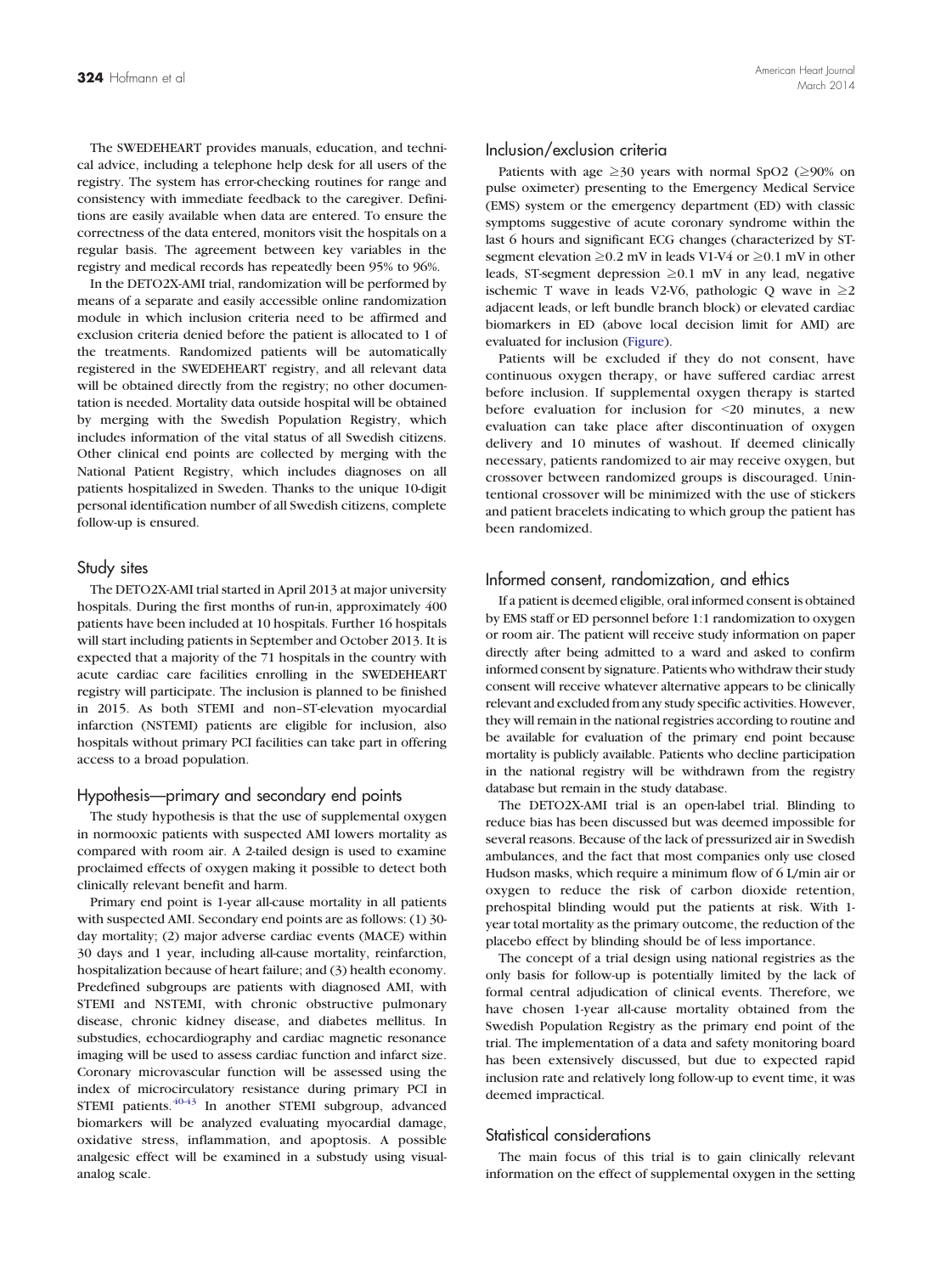#### <span id="page-3-0"></span>**Figure**



of suspected AMI. The primary outcome is the time from randomization to all-cause death within 1 year, in all-randomized patients. All outcomes will be analyzed using the intention-totreat principle, where patients randomized to a certain group will be followed up irrespective of the actual treatment, offering unbiased assessments of treatment efficacy[.](#page-6-0)<sup>[44](#page-6-0)</sup> Supplementary per-protocol analyses and analyses based on patients with diagnosed AMI only will also be performed. Survival probabilities will be displayed and calculated using Kaplan-Meier methodology. Hazard ratios between treatment groups will be calculated using a Cox proportional hazard model, adjusted for age (as a linear covariate on the log-hazard scale) and gender. Patients without events will be censored at 1 year after randomization or the time of withdrawal of informed consent for secondary outcome events. A supplementary analysis using the full followup time available for each patient at the time of final analysis will be performed. The same model will be applied to time from randomization to first MACE and the individual MACE subcategories (reinfarction and hospitalization due to heart failure). The same model will be also used for analyses in the per-protocol and the diagnosed AMI populations. Subgroup analyses will be performed by introducing a treatment-subgroup interaction term in the Cox model, excluding any patients not possible to classify. Supplemental analyses of the number of patients with death and with MACE, within 30 days and within 1 year of randomization, will be performed using logistic regression adjusted for age and gender. Estimates of treatment differences will be presented with 2-tailed 95% CI and associated P values. A 2-tailed  $P < 0.05$  is considered statistically significant. Secondary outcomes will be analyzed without adjustment for multiplicity.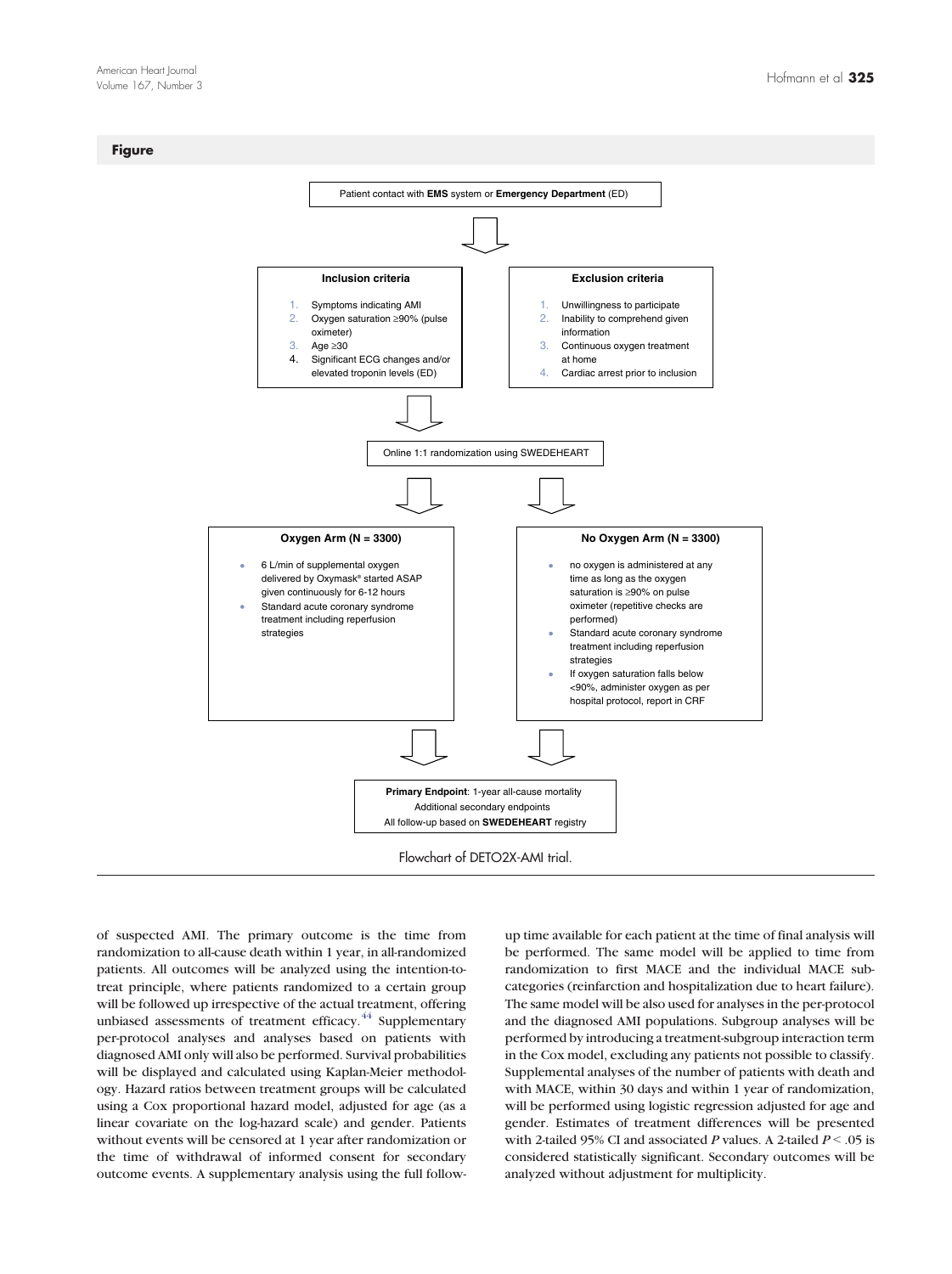| $(N = 129)$<br>$(n = 64)$<br>Demographics<br>Age, median (IQR)<br>68 (58-78)<br>65 (58-76)<br>47 (73)<br>Men<br>87 (67)<br><b>Risk factors</b><br>26 (20)<br>Current smoking<br>13 (20)<br>Diabetes mellitus<br>21 (16)<br>5(8)<br>51 (40)<br>24 (38)<br>Hypertension<br>Previous cardiovascular disease<br>Myocardial infarction<br>26 (20)<br>15(23)<br>25 (19)<br>16(25)<br>Percutaneous coronary intervention<br>2(3)<br>Coronary artery bypass graft<br>4(3)<br>Stroke<br>3(2)<br>2(3)<br>Medication on admission<br>39 (30)<br>19 (30)<br>Aspirin<br>2(1.6)<br>Clopidogrel<br>1(1.6)<br><b>B-blocker</b><br>41 (32)<br>18 (28)<br>Statin<br>34 (26)<br>16(25)<br>ACE inhibitor or angiotensin receptor block<br>37 (29)<br>16(25)<br>Presentation<br>Ambulance transportation<br>82 (64)<br>42 (66)<br>Systolic blood pressure<br>150 (135-170)<br>150 (136-191)<br>Heart rate<br>80 (67-93)<br>80 (67-93)<br>Electrocardiography<br>48 (37)<br>27(42)<br>ST elevation<br>ST depression<br>28 (22)<br>13 (20)<br>T-wave inversion<br>18 (14)<br>8(13)<br>Normal or other<br>35(27)<br>16(25)<br>Final diagnosis<br>Myocardial infarction<br>81 (63)<br>39 (61) |                           | All    | Room air | Oxygen<br>$(n = 65)$ |
|----------------------------------------------------------------------------------------------------------------------------------------------------------------------------------------------------------------------------------------------------------------------------------------------------------------------------------------------------------------------------------------------------------------------------------------------------------------------------------------------------------------------------------------------------------------------------------------------------------------------------------------------------------------------------------------------------------------------------------------------------------------------------------------------------------------------------------------------------------------------------------------------------------------------------------------------------------------------------------------------------------------------------------------------------------------------------------------------------------------------------------------------------------------------|---------------------------|--------|----------|----------------------|
|                                                                                                                                                                                                                                                                                                                                                                                                                                                                                                                                                                                                                                                                                                                                                                                                                                                                                                                                                                                                                                                                                                                                                                      |                           |        |          |                      |
|                                                                                                                                                                                                                                                                                                                                                                                                                                                                                                                                                                                                                                                                                                                                                                                                                                                                                                                                                                                                                                                                                                                                                                      |                           |        |          |                      |
|                                                                                                                                                                                                                                                                                                                                                                                                                                                                                                                                                                                                                                                                                                                                                                                                                                                                                                                                                                                                                                                                                                                                                                      |                           |        |          | 69 (58-78)           |
|                                                                                                                                                                                                                                                                                                                                                                                                                                                                                                                                                                                                                                                                                                                                                                                                                                                                                                                                                                                                                                                                                                                                                                      |                           |        |          | 40 (62)              |
|                                                                                                                                                                                                                                                                                                                                                                                                                                                                                                                                                                                                                                                                                                                                                                                                                                                                                                                                                                                                                                                                                                                                                                      |                           |        |          |                      |
|                                                                                                                                                                                                                                                                                                                                                                                                                                                                                                                                                                                                                                                                                                                                                                                                                                                                                                                                                                                                                                                                                                                                                                      |                           |        |          | 13(20)               |
|                                                                                                                                                                                                                                                                                                                                                                                                                                                                                                                                                                                                                                                                                                                                                                                                                                                                                                                                                                                                                                                                                                                                                                      |                           |        |          | 16(25)               |
|                                                                                                                                                                                                                                                                                                                                                                                                                                                                                                                                                                                                                                                                                                                                                                                                                                                                                                                                                                                                                                                                                                                                                                      |                           |        |          | 27(42)               |
|                                                                                                                                                                                                                                                                                                                                                                                                                                                                                                                                                                                                                                                                                                                                                                                                                                                                                                                                                                                                                                                                                                                                                                      |                           |        |          |                      |
|                                                                                                                                                                                                                                                                                                                                                                                                                                                                                                                                                                                                                                                                                                                                                                                                                                                                                                                                                                                                                                                                                                                                                                      |                           |        |          | 11(17)               |
|                                                                                                                                                                                                                                                                                                                                                                                                                                                                                                                                                                                                                                                                                                                                                                                                                                                                                                                                                                                                                                                                                                                                                                      |                           |        |          | 9(14)                |
|                                                                                                                                                                                                                                                                                                                                                                                                                                                                                                                                                                                                                                                                                                                                                                                                                                                                                                                                                                                                                                                                                                                                                                      |                           |        |          | 2(3)                 |
|                                                                                                                                                                                                                                                                                                                                                                                                                                                                                                                                                                                                                                                                                                                                                                                                                                                                                                                                                                                                                                                                                                                                                                      |                           |        |          | 1(2)                 |
|                                                                                                                                                                                                                                                                                                                                                                                                                                                                                                                                                                                                                                                                                                                                                                                                                                                                                                                                                                                                                                                                                                                                                                      |                           |        |          |                      |
|                                                                                                                                                                                                                                                                                                                                                                                                                                                                                                                                                                                                                                                                                                                                                                                                                                                                                                                                                                                                                                                                                                                                                                      |                           |        |          | 20 (31)              |
|                                                                                                                                                                                                                                                                                                                                                                                                                                                                                                                                                                                                                                                                                                                                                                                                                                                                                                                                                                                                                                                                                                                                                                      |                           |        |          | 1(1.5)               |
|                                                                                                                                                                                                                                                                                                                                                                                                                                                                                                                                                                                                                                                                                                                                                                                                                                                                                                                                                                                                                                                                                                                                                                      |                           |        |          | 23(35)               |
|                                                                                                                                                                                                                                                                                                                                                                                                                                                                                                                                                                                                                                                                                                                                                                                                                                                                                                                                                                                                                                                                                                                                                                      |                           |        |          | 18 (28)              |
|                                                                                                                                                                                                                                                                                                                                                                                                                                                                                                                                                                                                                                                                                                                                                                                                                                                                                                                                                                                                                                                                                                                                                                      |                           |        |          | 21 (32)              |
|                                                                                                                                                                                                                                                                                                                                                                                                                                                                                                                                                                                                                                                                                                                                                                                                                                                                                                                                                                                                                                                                                                                                                                      |                           |        |          |                      |
|                                                                                                                                                                                                                                                                                                                                                                                                                                                                                                                                                                                                                                                                                                                                                                                                                                                                                                                                                                                                                                                                                                                                                                      |                           |        |          | 40 (62)              |
|                                                                                                                                                                                                                                                                                                                                                                                                                                                                                                                                                                                                                                                                                                                                                                                                                                                                                                                                                                                                                                                                                                                                                                      |                           |        |          | 150 (133-168)        |
|                                                                                                                                                                                                                                                                                                                                                                                                                                                                                                                                                                                                                                                                                                                                                                                                                                                                                                                                                                                                                                                                                                                                                                      |                           |        |          | 81 (67-92)           |
|                                                                                                                                                                                                                                                                                                                                                                                                                                                                                                                                                                                                                                                                                                                                                                                                                                                                                                                                                                                                                                                                                                                                                                      |                           |        |          |                      |
|                                                                                                                                                                                                                                                                                                                                                                                                                                                                                                                                                                                                                                                                                                                                                                                                                                                                                                                                                                                                                                                                                                                                                                      |                           |        |          | 21 (32)              |
|                                                                                                                                                                                                                                                                                                                                                                                                                                                                                                                                                                                                                                                                                                                                                                                                                                                                                                                                                                                                                                                                                                                                                                      |                           |        |          | 15(23)               |
|                                                                                                                                                                                                                                                                                                                                                                                                                                                                                                                                                                                                                                                                                                                                                                                                                                                                                                                                                                                                                                                                                                                                                                      |                           |        |          | 10(15)               |
|                                                                                                                                                                                                                                                                                                                                                                                                                                                                                                                                                                                                                                                                                                                                                                                                                                                                                                                                                                                                                                                                                                                                                                      |                           |        |          | 19 (29)              |
|                                                                                                                                                                                                                                                                                                                                                                                                                                                                                                                                                                                                                                                                                                                                                                                                                                                                                                                                                                                                                                                                                                                                                                      |                           |        |          |                      |
|                                                                                                                                                                                                                                                                                                                                                                                                                                                                                                                                                                                                                                                                                                                                                                                                                                                                                                                                                                                                                                                                                                                                                                      |                           |        |          | 42 (65)              |
|                                                                                                                                                                                                                                                                                                                                                                                                                                                                                                                                                                                                                                                                                                                                                                                                                                                                                                                                                                                                                                                                                                                                                                      | Unstable or stable angina | 17(13) | 11(17)   | 6 (9)                |
| Other heart disease<br>6 (9)<br>15(12)                                                                                                                                                                                                                                                                                                                                                                                                                                                                                                                                                                                                                                                                                                                                                                                                                                                                                                                                                                                                                                                                                                                               |                           |        |          | 9(14)                |
| Unknown/other noncardiac cause<br>16 (12)<br>8(13)                                                                                                                                                                                                                                                                                                                                                                                                                                                                                                                                                                                                                                                                                                                                                                                                                                                                                                                                                                                                                                                                                                                   |                           |        |          | 8(12)                |

Abbreviations: IQR, Interquartile range; ACE, angiotensin-converting enzyme.

To calculate sample size, 2 different sources of data were used; data from Thang et a[l](#page-6-0) $45,46$  supplying prospective data and analysis from the National Registry of Acute Coronary Care from 2005 to 2010. The 1-year total mortality in patients treated with room air was estimated to 14.4%. A clinically relevant effect of supplemental oxygen was defined as a relative risk reduction of 20%. To be able to reject the null hypothesis with a probability (power) of 0.90, 2,900 patients per group are needed. The type I error probability is 0.05. Loss to follow-up is considered negligible due to virtually complete coverage in the national registries. To control for crossover and failure to complete the protocol, sample size is increased to 3,300 patients per group, resulting in a total of 6,600 patients. The calculation is based on an analysis of proportions at 1 year, and the power for the prespecified adjusted Cox analysis is expected to be as good or better.

The DETO2X-AMI study group has received unrestricted study grants from The Swedish Heart–Lung Foundation and the Swedish Foundation for Strategic Research for the execution of the study. The SWEDEHEART registry has granted funds for administration, data management work, and statistical analysis, which are carried out at Uppsala Clinical Research Center at Uppsala University Hospital, Sweden.

The authors are solely responsible for the design and conduct of this study, all study analyses, the drafting and editing of the manuscript, and its final contents.

# Pilot study

To assess power calculation, logistics, safety, and feasibility before starting a nationwide RRCT, a 3-month pilot study was performed at Södersjukhuset, Stockholm. A total of 129 normooxic patients were enrolled by EMS and at the ED. Except for being younger (median [interquartile range] age 68 [58-78]), baseline characteristics were similar to those seen in the overall SWEDE-HEART population (Table). A total of 81 (63%) patients were diagnosed with an AMI (53% NSTEMI and 47% STEMI). Of the remaining, 32 (25%) patients were diagnosed with other acute heart diseases such as angina pectoris, myocarditis, heart failure, Takotsubo cardiomyopathy, or valvular disease. Sixteen (12%) patients received "unspecified chest pain" as primary diagnosis. No major logistic or medical problems occurred. Oxygen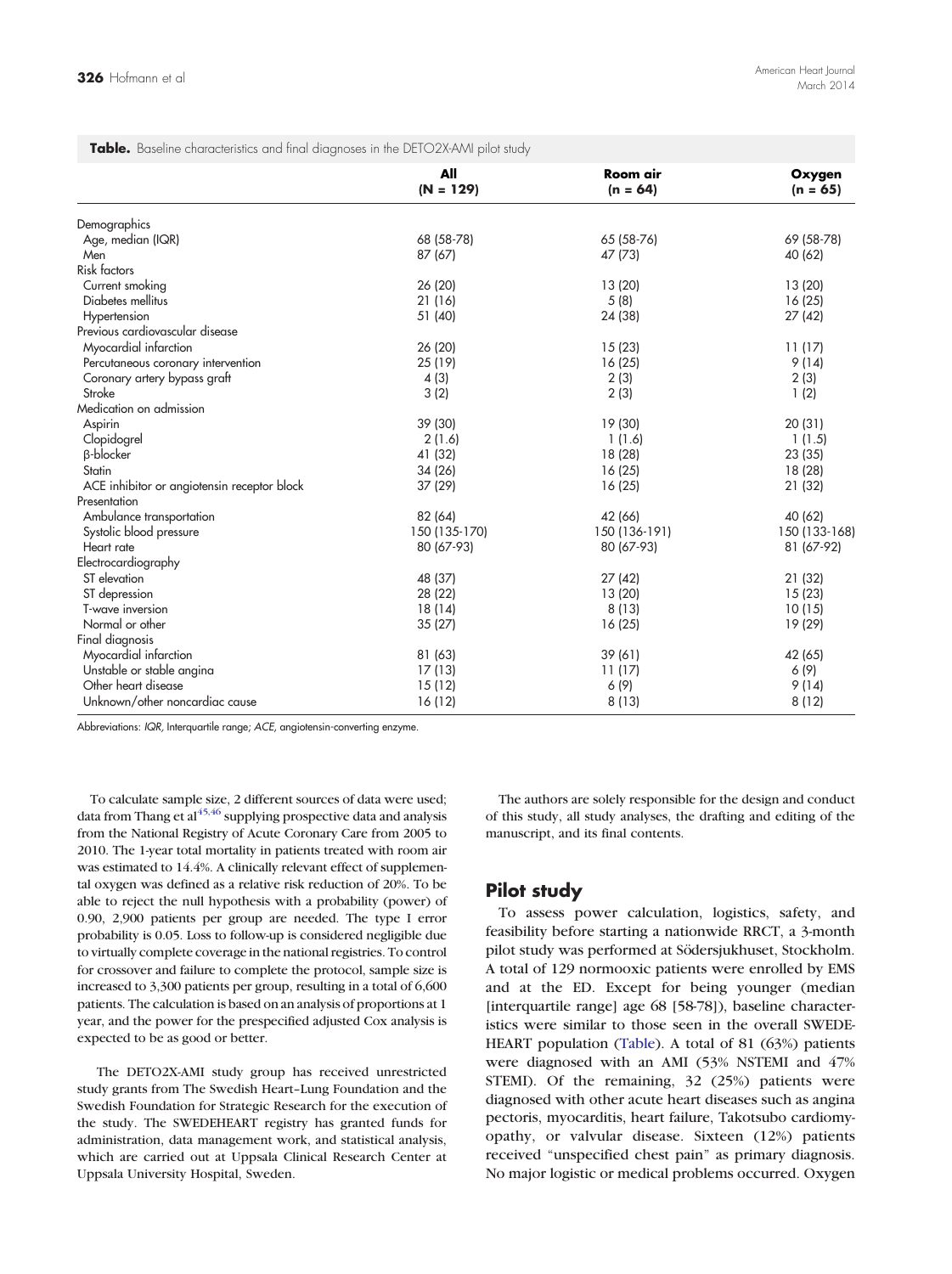<span id="page-5-0"></span>delivery for 12 hours was well tolerated. Crossover from room air to oxygen occurred in 2 patients who developed hypoxia due to pulmonary edema. There was no crossover from oxygen to room air. At 30 days, there were 3 (4.6%) deaths in the group receiving room air and no deaths in the group receiving oxygen ( $P = .12$ , Fisher exact test).

Thus, the study design of the DETO2X-AMI-trial was found to be sound and feasible, and no major safety issues occurred. Inclusion criteria managed to identify high-risk individuals with acute cardiac disease with a high percentage of AMI among the study population.

#### Summary and conclusions

In the first RRCT based on the SWEDEHEART platform, the TASTE trial, all patients were included by a dedicated interventional cardiologist at the catheterization laboratory. In the present study, we will extend the concept of RRCT by including a broader population at first medical contact, engaging several different professions, such as other physicians, nurses, and paramedics in the randomization procedure.

The possible advantages and disadvantages of RRCTs have been discussed in detail recently[.](#page-6-0)<sup>[37,38,47,48](#page-6-0)</sup> In brief, an RRCT is not only much less expensive to perform but also includes more unselected patients making the results more applicable to the general population than those from a regular RCT with narrow inclusion criteria and multiple exclusion criteria. Another advantage to using a national registry as a trial platform is the ability to follow up patients for life by merging with other health registries. A limitation relates to nonadjudicated secondary outcome events. Therefore, total mortality was chosen as the primary objective. At present, RRCTs should be considered as complements to regular RCTs suitable for simple but clinically important issues regarding treatment already used in clinical routine for which there is lack of incentives for industry sponsorship due to low potential for revenue[.](#page-6-0)<sup>[47](#page-6-0)</sup> In the absence of full adjudication of events, a valid hard end point with a high degree of completeness should be used as the primary end point. Thus, the issue of routine use of supplemental oxygen in patients with suspected AMI can therefore be considered ideal to be addressed in an RRCT.

The DETO2X-AMI trial focuses on a clinically important question relevant in the current everyday practice. At the time of presentation to the EMS system or the ED, it is impossible to conclusively diagnose AMI, which makes patients with suspected AMI the relevant target group. The DETO2X-AMI pilot study indicates that two-thirds of the included patients will develop an AMI. Consequently, both STEMI and NSTEMI patients will be represented for evaluation in contrast to other studies examining STEMI only[.](#page-6-0)<sup>[35,49](#page-6-0)</sup>

After completion in 2015, the DETO2X-AMI trial will have the potential to answer the question whether supplemental oxygen treatment lowers mortality in patients with suspected AMI and  $SpO2 \ge 90\%$  and provides substantial evidence for the acute care of these patients.

## Acknowledgements

The members of the DETO2X-AMI Steering Committee are as follows: L. Svensson (chair); J. Herlitz (vice chair); R. Hofmann, Stockholm; N. Witt, Stockholm; S. James, Uppsala; B. Lindahl, Uppsala; D. Erlinge, Lund; and T. Jernberg, Stockholm.

We thank the ambulance staff and personnel at all hospitals participating in the DETO2X-AMI trial for their commitment and unwavering support to this study.

# **Disclosures**

Conflicts of interest: None to declare.

The trial will be conducted in accordance with the Declaration of Helsinki and has been approved by the Regional Ethical Review Board of Gothenburg, Sweden (DETO2X-AMI 2012/287-12).

A prospective, multicenter, controlled, registry-based randomized clinical trial based on the Swedish Websystem for Enhancement and Development of Evidencebased care in Heart disease Evaluated According to Recommended Therapies registry.

Study design, rationale, and pilot study.

#### References

- 1. [Steele C. Severe angina pectoris relieved by oxygen inhalations. BMJ](http://refhub.elsevier.com//rf0005) [1900;2:1568.](http://refhub.elsevier.com//rf0005)
- 2. [Hamm CW, Bassand JP, Agewall S, et al. ESC guidelines for the](http://refhub.elsevier.com//rf0010) [management of acute coronary syndromes in patients presenting](http://refhub.elsevier.com//rf0010) [without persistent ST-segment elevation. Eur Heart J 2011;32\(23\):](http://refhub.elsevier.com//rf0010) [2999-3054.](http://refhub.elsevier.com//rf0010)
- 3. [Steg G, James SK, Atar D, et al. ESC guidelines for the management](http://refhub.elsevier.com//rf0015) [of acute myocardial infarction in patients presenting with ST-segment](http://refhub.elsevier.com//rf0015) [elevation. Eur Heart J 2012;33\(20\):2569-619.](http://refhub.elsevier.com//rf0015)
- 4. [Kelly RF, Hursey TL, Parrillo JE, et al. Effect of 100% oxygen](http://refhub.elsevier.com//rf0020) [administration on infarct size and left ventricular function in a canine](http://refhub.elsevier.com//rf0020) [model of myocardial infarction and reperfusion. Am Heart J 1995;](http://refhub.elsevier.com//rf0020) [130\(5\):957-65.](http://refhub.elsevier.com//rf0020)
- 5. [Maroko PR, Radvany P, Braunwald E, et al. Reduction of infarct size](http://refhub.elsevier.com//rf0025) [by oxygen inhalation following acute coronary occlusion. Circulation](http://refhub.elsevier.com//rf0025) [1975;52\(3\):360-8.](http://refhub.elsevier.com//rf0025)
- 6. [Madias JE, Madias NE, Hood Jr WB. Precordial ST-segment mapping.](http://refhub.elsevier.com//rf0030) [2. Effects of oxygen inhalation on ischemic injury in patients with acute](http://refhub.elsevier.com//rf0030) [myocardial infarction. Circulation 1976;53\(3\):411-7.](http://refhub.elsevier.com//rf0030)
- 7. [Stavitsky Y, Shandling AH, Ellestad MH, et al. Hyperbaric oxygen](http://refhub.elsevier.com//rf0035) [and thrombolysis in myocardial infarction: the](http://refhub.elsevier.com//rf0035) "HOT M" randomized [multicenter study. Cardiology 1998;90\(2\):131-6.](http://refhub.elsevier.com//rf0035)
- 8. O'[Neill WW, Martin JL, Dixon SR, et al. Acute myocardial infarction](http://refhub.elsevier.com//rf0040) [with hyperoxemic therapy \(AMIHOT\)](http://refhub.elsevier.com//rf0040)—a prospective, randomized [trial of intracoronary hyperoxemic reperfusion after percutaneous](http://refhub.elsevier.com//rf0040) [coronary intervention. Journal of the American College of Cardiology](http://refhub.elsevier.com//rf0040) [2007;50\(5\):397-405.](http://refhub.elsevier.com//rf0040)